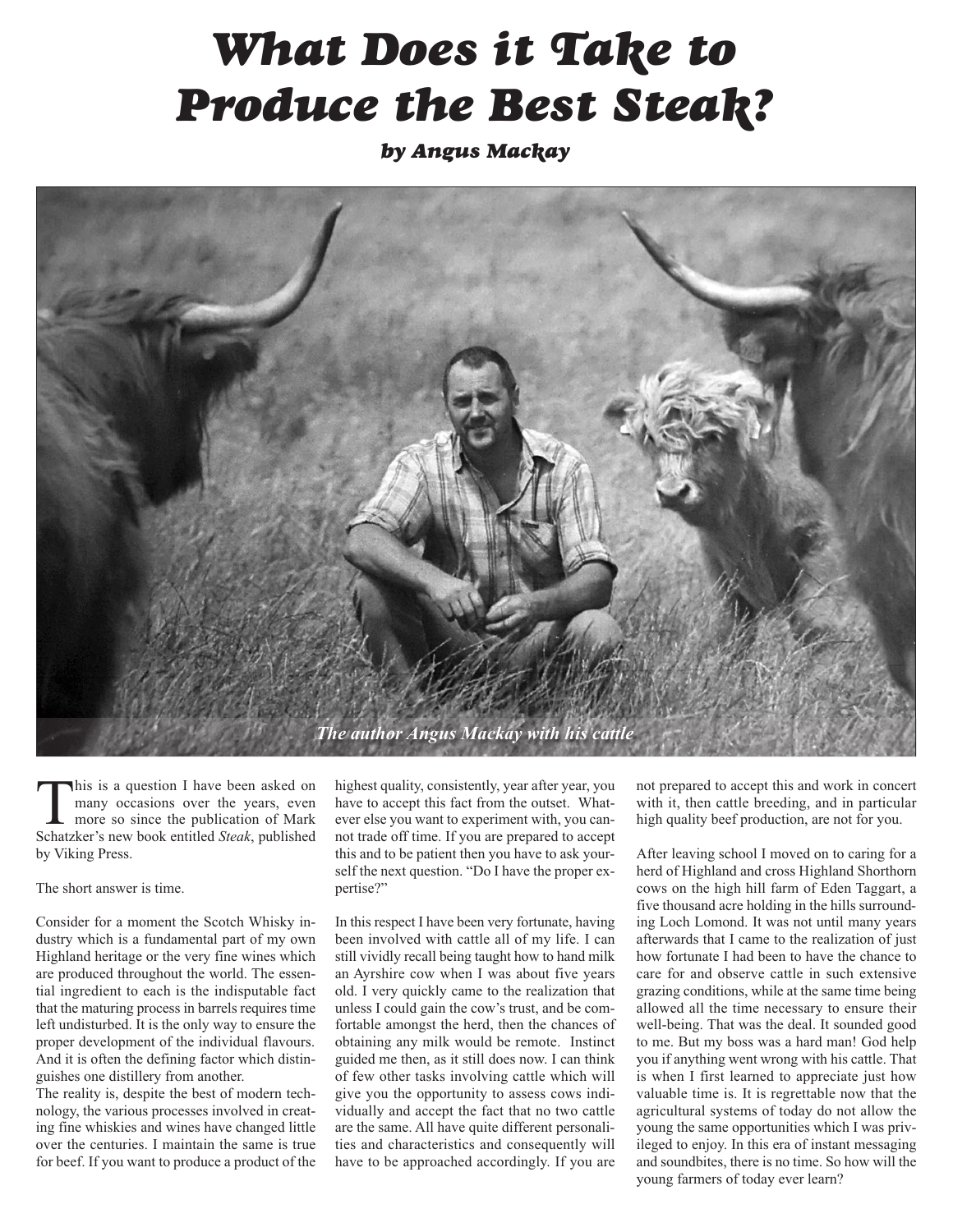of just how fortunate I had been to have the chance to care for and observe cattle in such extensive grazing conditions, while at the same time being allowed all the time necessary to ensure their well-being. That was the deal. It sounded good to me. But my boss was a hard man! God help you if anything went wrong with his cattle. That is when I first learned to appreciate just how valuable time is. It is regrettable now that the agricultural systems of today do not allow the young the same opportunities which I was privileged to enjoy. In this era of instant messaging and soundbites, there is no time. So how will the young farmers of today ever learn?

For me, the opportunity first presented itself in 1982 to gain valuable experience in commercial Highland beef production, with the formation of the Highland Cattle Society's first beef scheme. Its aim was to help improve the commercial value of Highland steer calves to the breeder. Weaned steer calves were brought to a farm in central Scotland from all over the country. Their weights averaged 410 pounds. On arrival, all calves were dehorned and castrated and then housed and fed indoors for the winter. It soon became apparent that this brought about new challenges. When housing large groups of Highland cattle good ventilation is of the utmost importance. Their initial barley-based diet proved to be less than ideal, containing a high level of urea. This led to an average weight loss of 11 pounds persteer and very poor performance over the first two months of being housed. It was not until the end of February that overall performance started to improve.

The pilot scheme ran for three years and told us as much about what not to do as what to do. The fact is that Highland cattle are different than other breeds, and have to be handled accordingly. One has to accept the fact that they do mature slowly and they have to be fed accordingly. Never at any time during this project did I hear mention the end quality of the beef. And yet, it was the outstanding quality of the beef which had its origins in the Highlands and Islands of Scotland which led to the establishment of the highly lucrative droving trade three hundred years prior. Every autumn tens of thousands of cattle would cross the Scottish Border to be fattened up on the rich pastures of Yorkshire and Norfolk for the London market. The cattle would have been between two and a half and three years of age, having been grazed throughout the summer months in the lush hill pastures of the southern Highlands. But it was this insatiable demand for beef sparked by the industrial revolution in the south which first brought commerce to the Highlands of Scotland. Suddenly cattle became trading vehicles and over a concentrated period of time pastoralism was replaced by capitalism eventually bringing about the end of the clan system. Ultimately, for the clan chiefs and land owners alike, cattle had a greater value than their own people.

The importance of quality and the factors which affect it were brought to the fore particularly



during my association with the meat trade in the Netherlands. Two enthusiastic Highland breeders in Holland had established a very successful Highland beef business supplying the restaurant and home freezer trade. The growing demand was such that they were no longer able to source enough beef locally so turned to Scotland the homeland of the breed, to supplement their supply. During the summer of 1992, I was asked to canvas the Highlands to assess the possible supply of 240 finished Highland steers to be exported to the Nether-lands in carcass form from October through December. After a long discussion with a suitable slaughterhouse owner, and a tour of his premises, I felt he could meet the exacting standards of the Dutch importer.

The Dutch meat wholesaler decided to go ahead on the condition that I personally monitor the transportation of the cattle from the breeders to the slaughterhouse, and he insisted the steers were not to be in the slaughterhouse any longer than eight hours. Full stop. This surprised me at the start, but I eventually understood the importance of why. He insisted I was also to be present during the slaughtering, taking each steer from the pen to the killing box one by one. When I asked why, the Dutchman went to great lengths to explain to me the importance of minimizing the stress on the animals for the twentyfour hours prior to slaughter. It would have a direct impact on the overall quality of the beef. He also went so far as to say that I was the only person he had seen who handled cattle correctly. The way he put it, "You do everything at the right speed" and by that he meant slowly. He had one other condition, which was he would send over his own food technologist each time we slaughtered cattle, to measure the stress levels of each animal after slaughter. As the readings were noted, I began to appreciate the importance of the calm, slow approach to cattle handling at all times, from birth to slaughter. Over three years we exported six hundred Highland steers to the Netherlands and it was during that time I learned the most about quality beef production. The experience I gained in this venture was to prove to be invaluable in setting up our own

family Highland beef business in the midnineties.

Established from the outset to supply a product of the highest quality fifty-two weeks of the year, we recognized the fact that if we were going to be able to guarantee continuity of supply and ensure the highest quality of beef, we would have to be in control of absolutely every aspect of the production system. Our aim was to supply the local consumer with the finest quality Highland beef, bar none. Local food for local people was our raison d'être. We had no desire to supply what some might call the 'elite markets,' i.e. hotels and restaurants in Edin-burgh or London. The farmers markets were gaining in popularity and we saw this as the ideal opportunity to sell and promote our product. We believed nobody knew our product better than we did and the feedback from our customers was invaluable. This led to the decision to convert a redundant potato shed into our farm shop, which was to become a very popular outlet for local produce of the finest lamb, pork, chicken and vegetables in addition to our flagship product – Highland Beef.

Sourcing the right quality of cattle is the first step in the production chain. We chose to favour calves from the traditional homeland of the Highland breed, which is to say the west Highlands and Islands of Scotland, in the hope that if the farmers in those remote locations received a guaranteed price for their calves it would help to ensure the future of the breed and ensure valuable genetics for the future. Each autumn I would contact my suppliers to ascertain the numbers available. Our annual requirements were 180 weaned calves. Arriving on the farm in three batches from October to mid-November, we sourced our calves from twenty different producers we had selected over the years from over fifty Highland folds. On arrival, the calves were housed in a large open shed, well bedded with straw and given ample ventilation. Here they were introduced to their new diet, a very simple home mix of barley + straw + protein beans at two pounds per head per day, plus good hay. As